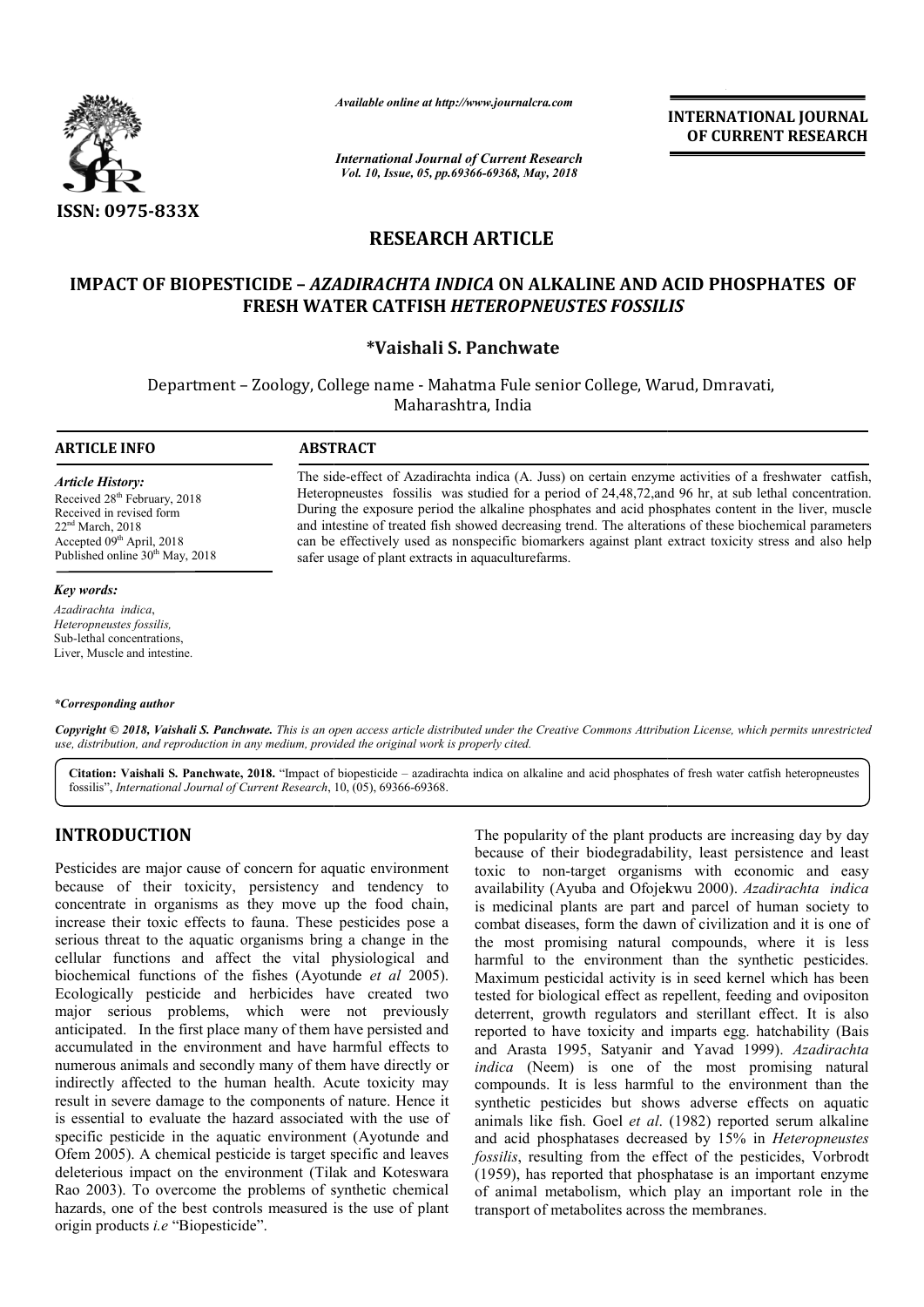| Sr. | Tissue    | Control           | 24 Hr             | 48 Hr              | 72. Hr             | 96 Hr           |
|-----|-----------|-------------------|-------------------|--------------------|--------------------|-----------------|
|     | Liver     | $0.392\pm0.002$   | $0.336** + 0.003$ | $0.290* \pm 0.002$ | $0.285**+0.005$    | $0.209**+0.001$ |
|     | Muscle    | $0.359 \pm 0.002$ | $0.281**+0.004$   | $0.272** + 0.005$  | $0.249** + 0.0008$ | $0.128**+0.006$ |
|     | Intestine | $0.327 \pm 0.003$ | $0.271**+0.003$   | $0.192**+0.003$    | $0.149**+0.004$    | $0.104**+0.006$ |

**Table 1. Effect of** *A. indica* **on tissue Alkaline Phosphatase of** *H. fossilis*

 $+$  SE, \* Significant at P< 0.05, \*\* Significant at P< 0.01 and P< 0.05 both



**Figure 1. Effect of** *A. indica* **on tissue Alkaline Phosphatase of** *H. fossilis*

**Table 2. Effect of** *A. indica* **on tissue Acid Phosphatase of** *H. fossilis*

| Sr | Tissue    | Control          | 24 Hr             | 48 Hr            | 72 Hr             | 96 Hr            |  |  |  |  |
|----|-----------|------------------|-------------------|------------------|-------------------|------------------|--|--|--|--|
|    | Liver     | $0.361 + 0.001$  | $0.323***+0.002$  | $0.314**+0.001$  | $0.198***+0.0006$ | $0.115***+0.002$ |  |  |  |  |
|    | Muscle    | $0.358 + 0.0004$ | $0.317***+0.0006$ | $0.266***+0.001$ | $0.158***+0.002$  | $0.103$ **+0.003 |  |  |  |  |
|    | Intestine | $0.347 + 0.0005$ | $0.305***+0.0005$ | $0.257**+0.002$  | $0.151**+0.002$   | $0.096***+0.002$ |  |  |  |  |
|    |           |                  |                   |                  |                   |                  |  |  |  |  |

+ SE, \* Significant at P< 0.05, \*\* Significant at P< 0.01 and P< 0.05 both



**Figure 2. Effect of** *A. indica* **on tissue Acid Phosphatase of** *H. fossilis*

So reduction in protein level may be due to the inhibition of alkaline phosphatase activity, as it plays an important role in protein synthesis (Pilo *et al*. 1972).

## **MATERIALS AND METHODS**

For the experiment fresh water catfish *Heteropneustes fossilis*  were selected and divided into two groups with 10 fishes in each aquarium. Each group was exposed to sublethal concentration of the *Azadirachta indica* similar set up was also maintained as control. During sublethal studies, fish were fed by locally available marketed food. The animals were scarifies for optimal concentration of biopesticide for different exposure of 24, 48, 72 and 96 Hrs. For enzymatic studies, fishes were scarified during the exposure period of 24, 48, 72 and 96 Hrs respectively. The toxicant was renewed after fixed period.

**Enzymatic Studies:** For enzymatic studies, liver, muscle and intestine were dissected out, washed in chilled fish saline, blotted, weighted and homogenized in pestle and mortar. Homogenization was performed in different media as per the requirement of the techniques involved. The biochemical studies were carried out as per standard the methods given below**-** **Acid Phosphatase by procedure of Tennis wood** *et al,* **(1976):** The tissue was homogenized and centrifuged at 3000 rpm. 0.5 ml of supernatant was taken in a clean test tube and 0.5 ml of the substrate solution (P-nitro phenyl phosphate) and 0.5 ml of 0.1 N. citrate buffers were added. The test tube with above solution was kept in water bath maintained at  $37^{\circ}$ C for 30 minutes. After completion of 30 minutes, the reaction was arrested in the extracts by adding 3.8 ml of 0.1N Sodium hydroxide. The colour formed at the end was read at 415 nm in UV-Visible spectrophotometer (Spectronic-20 Bausch and Lamb). Values expressed in  $\mu$  moles of phenol liberated/ min/100mg protein.

## **OBSERVATION AND RESULTS**

#### **Enzymatic Studies**

**Alkaline Phosphatase:** During the course of experiments, *Heteropneustes fossilis* was exposed to sub lethal concentration of *Azadirachta indica*. The mean (±SE) values mentioned enzyme parameter for selected tissues was observed to be significantly lower for the experimental groups compared with the controlled group.